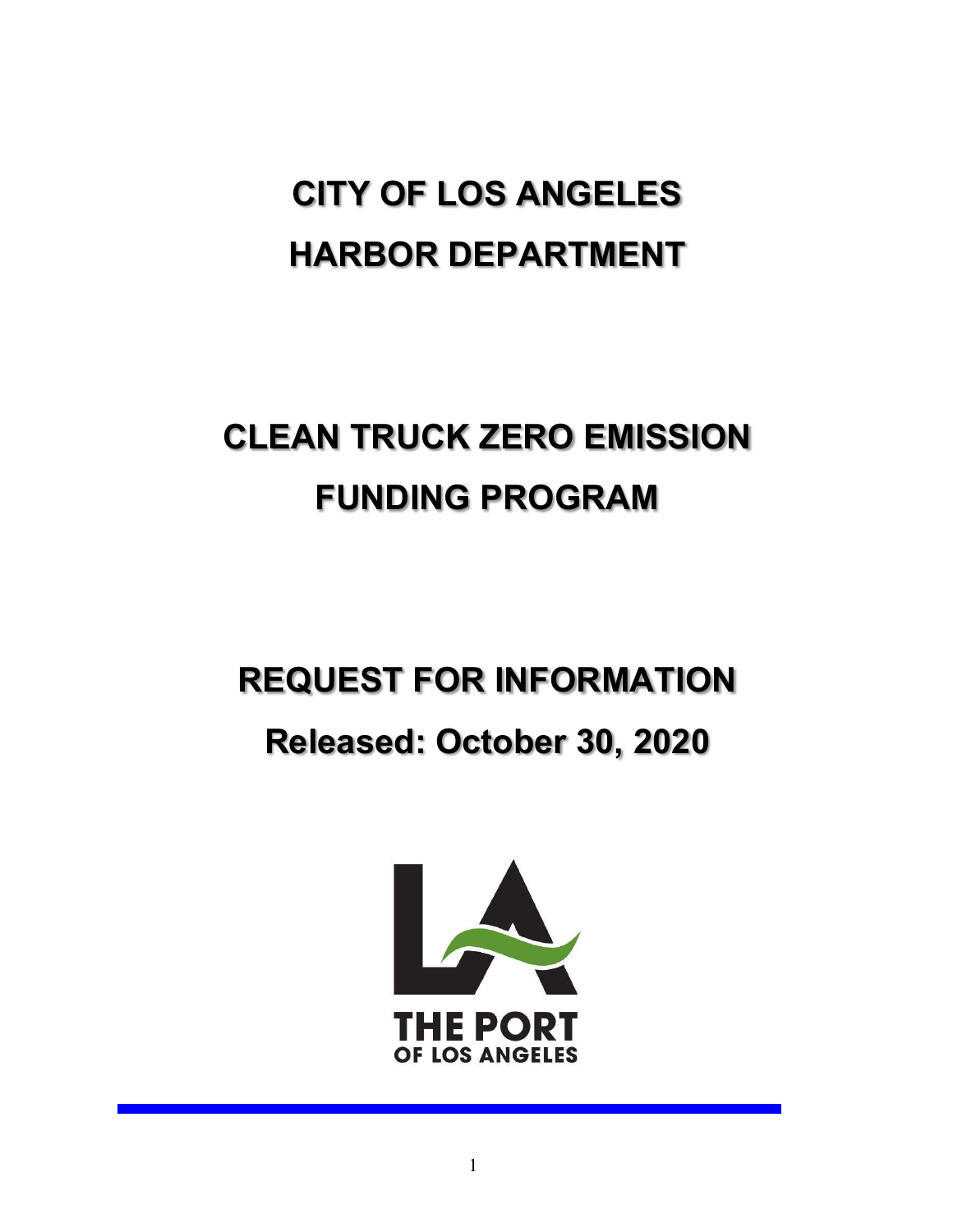#### **TABLE OF CONTENTS**

## **APPENDICES**

Appendix A Port of Los Angeles Monthly Gate Move Analysis Reports (September 2019<br>through August 2020)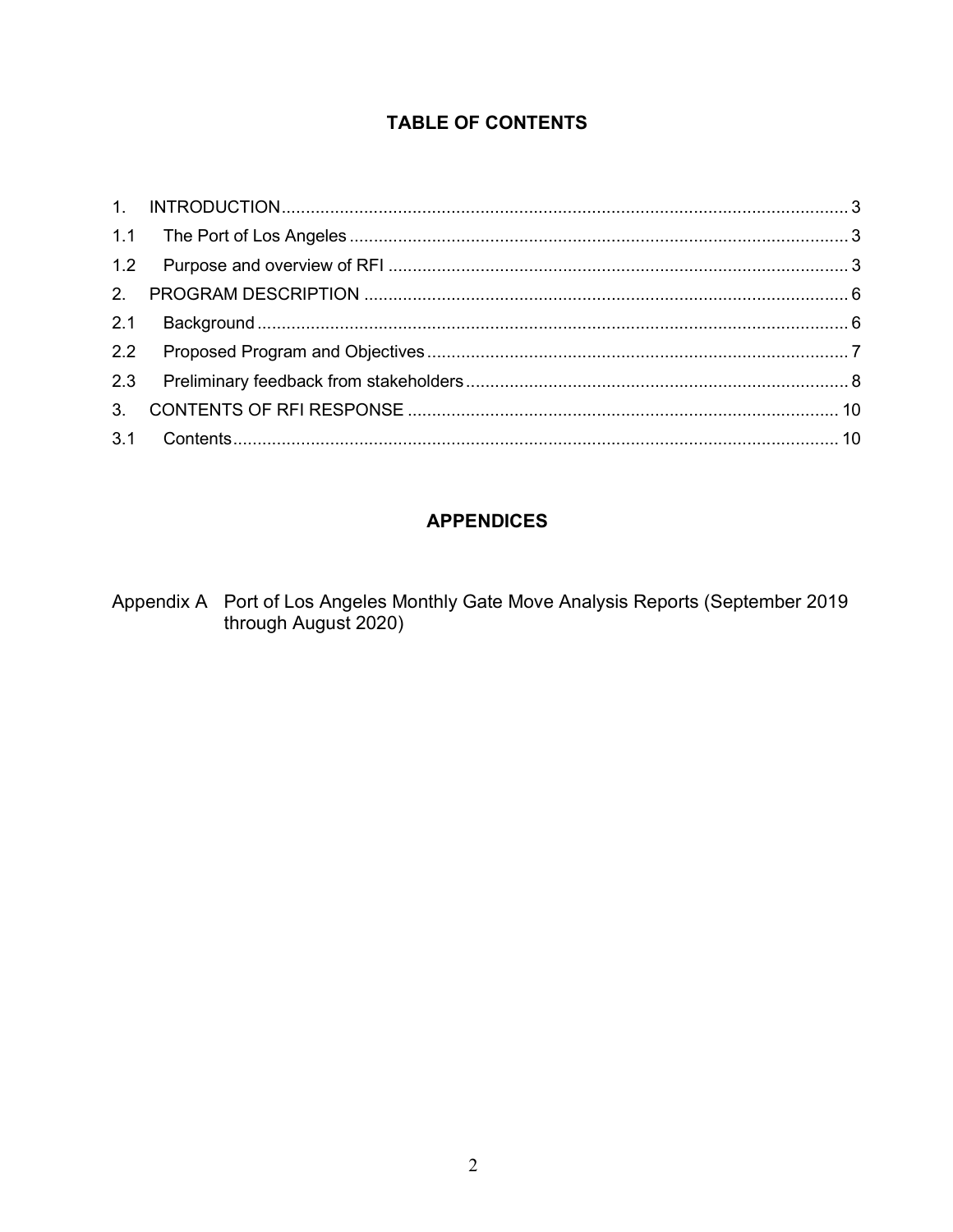## 1. INTRODUCTION

#### 1.1 The Port of Los Angeles

The City of Los Angeles Harbor Department (Harbor Department) operates the Port of Los Angeles (POLA), Southern California's gateway to international commerce, which is located in San Pedro Bay, 20 miles south of downtown Los Angeles. This thriving seaport not only sustains its competitive edge with record-setting cargo operations, but is also known for its groundbreaking environmental initiatives, progressive security measures and diverse visitor-serving, recreational and educational facilities.

POLA encompasses 7,500 acres, covers 43 miles of waterfront and features 27 cargo terminals, including container, dry and liquid bulk, breakbulk, warehouse and automobile facilities. Combined, these terminals handle approximately 176 million metric revenue tons of cargo annually. In 2019, POLA moved 9.3 million Twenty Foot Equivalent Units (TEUs), maintaining its rank as the number one container port in the United States.

The Harbor Department has a strong commitment to developing innovative strategic and sustainable operations that benefit the economy and the quality of life for the region and the nation it serves. As the leading seaport in North America in terms of shipping container volume and cargo value, POLA generates 954,000 regional jobs and \$35 billion in annual wages and tax revenues. A proprietary department of the City of Los Angeles (City), the Harbor Department is self-supporting by shipping services revenues and does not receive taxpayer dollars.

## 1.2 Purpose and overview of RFI

#### Purpose of RFI

In 2017, the San Pedro Bay Ports (SPB Ports) adopted the 2017 Clean Air Action Plan (CAAP) Update, which established a goal of 100% zero emission (ZE) drayage trucks serving POLA and the Port of Long Beach (POLB) (together, the SPB Ports) by 2035. This Request for Information (RFI) seeks to solicit information from engaged industry and stakeholder participants with potential solutions for strategies to accelerate the deployment of ZE trucks in the SPB Ports (the Clean Truck ZE Funding Program, or Program).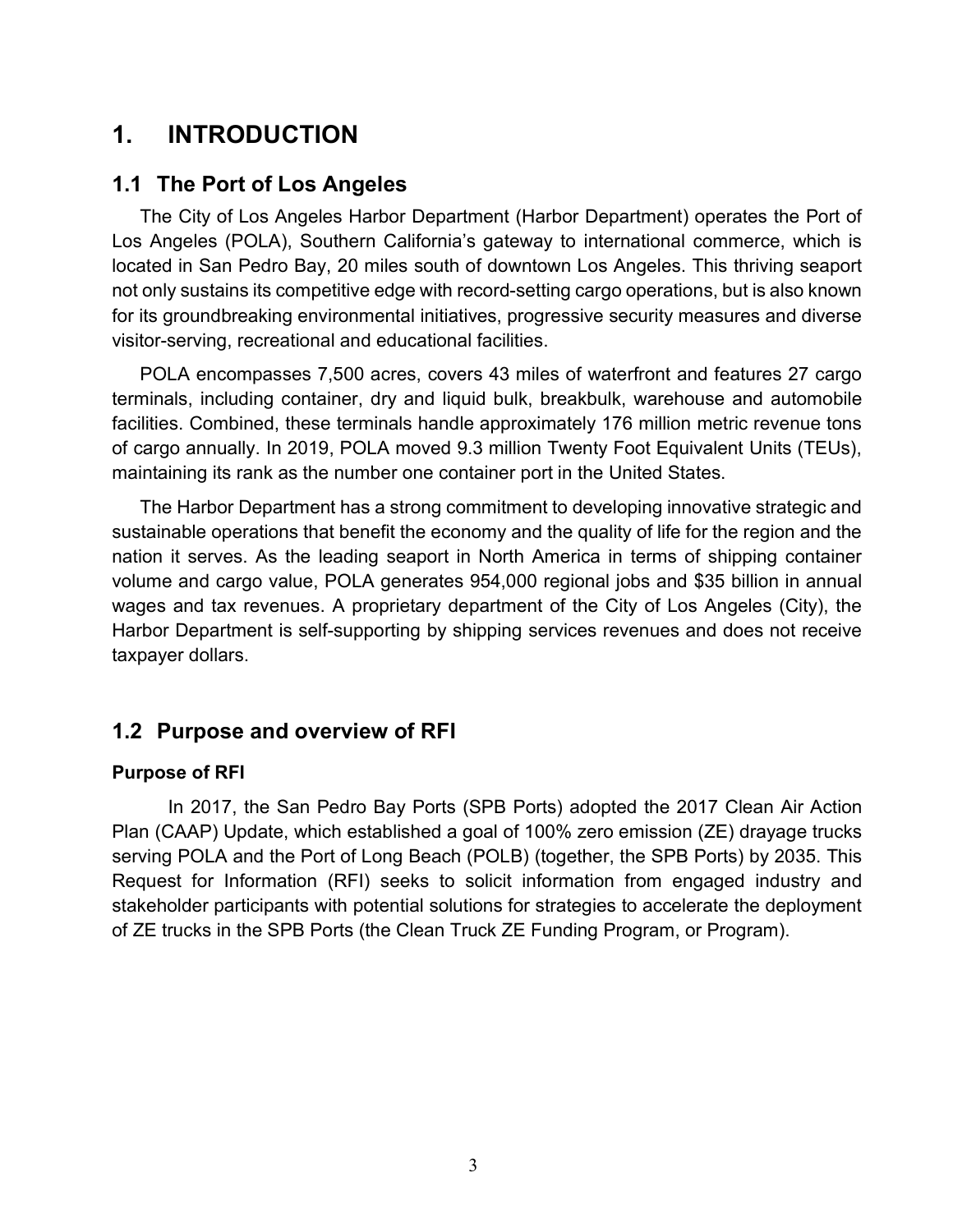#### RFI schedule

The schedule for this RFI will be as follows:

| Release of RFI                   | Friday, October 30, 2020                 |
|----------------------------------|------------------------------------------|
| <b>Questions Due</b>             | by 4pm PT on Thursday, November 19, 2020 |
| <b>Question Responses Posted</b> | Thursday, December 10, 2020              |
| <b>Responses Due</b>             | by 4pm PT on Thursday, January 7, 2021   |

#### Q&A process

Submit questions regarding this RFI to Tricia Carey at  $t$ carey@portla.org by the time and date listed in schedule above. Answers to questions will be posted via LABAVN.

#### Submission of RFI response

Submit RFI responses to Tricia Carey at tcarey@portla.org by the time and date listed in the schedule above.

#### Reference Information

Respondents should refer to the following links for additional information in preparing a response to this RFI:

- 1. Clean Air Action Plan Information (https://cleanairactionplan.org)
- 2. San Pedro Bay Ports Clean Truck Program Information (https://cleanairactionplan.org/strategies/trucks)
- 3. Port of Los Angeles Clean Truck Program Information (https://www.portoflosangeles.org/environment/air-quality/clean-truck-program)
- 4. Port of Los Angeles Monthly Gate Move Analysis (published monthly) (https://kentico.portoflosangeles.org/getmedia/452bad8c-4e16-490f-bab6- 155b061866bb/POLA-Monthly-Gate-Move-Analysis). Refer to Appendix A for historical reports.
- 5. Port of Los Angeles Statistics (https://www.portoflosangeles.org/business/statistics)

#### **Disclaimer**

This RFI shall not limit any rights of the City. The City reserves all of its rights, including, but not limited to, its right to elect not to procure the products or services that are the subject of this RFI, and to procure them from a vendor that has not responded to this RFI. The Harbor Department shall not be obligated to respond to any submittal nor shall it be legally bound in any manner whatsoever by the receipt of a submittal. The City makes no representation that a contract will be awarded to any responded to this RFI. The Harbor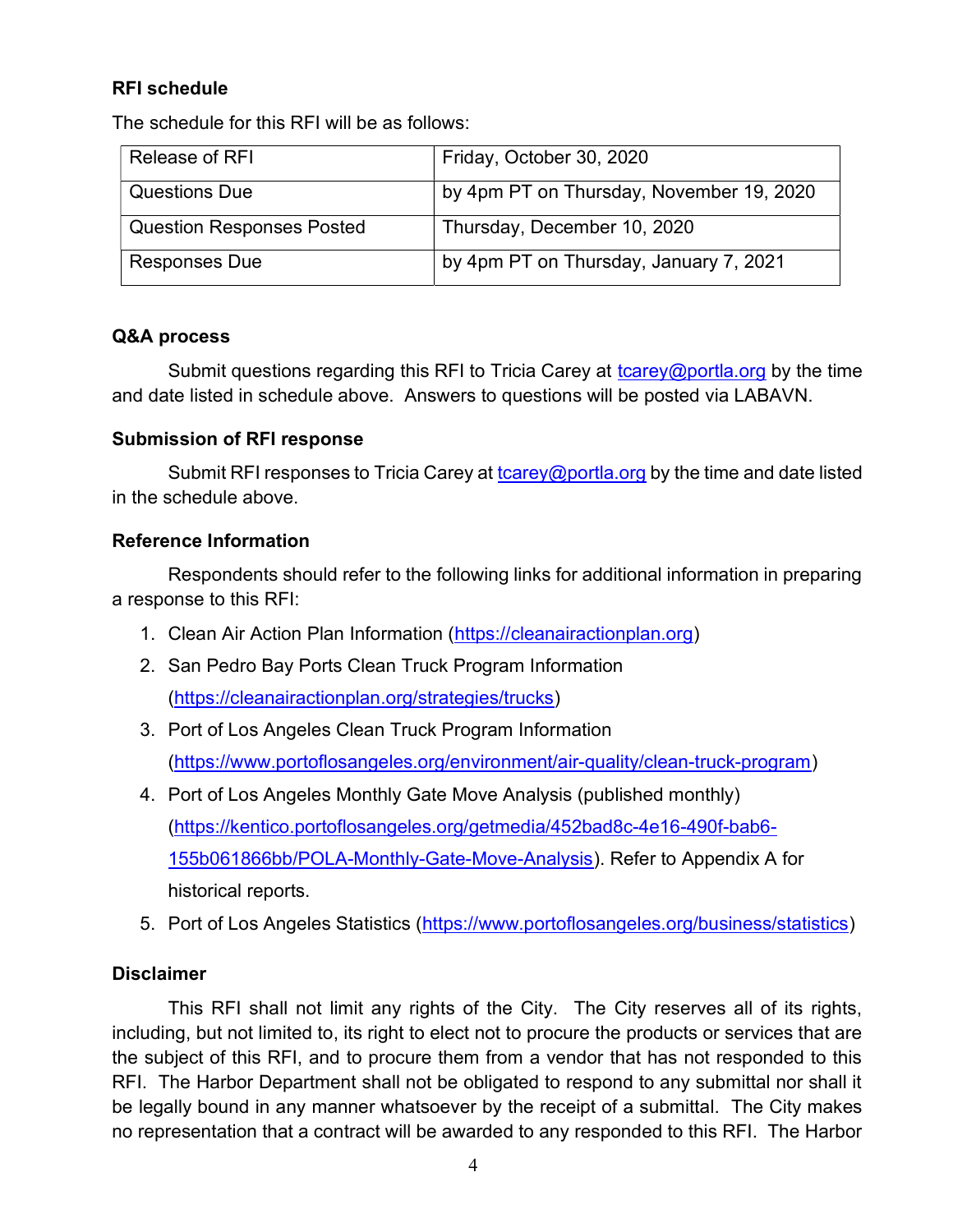Department, at its sole option, may contact respondents to get clarifications and/or to obtain additional information as part of the RFI process.

Respondents are solely responsible for all expenses associated with responding to this RFI. The Harbor Department accepts no financial responsibility and will not be liable in any way for any costs incurred by respondents in replying to the RFI, including, but not limited to, costs associated with researching and preparing the submission.

Respondents are advised that all documentation submitted in response to this RFI will be considered property of the Harbor Department and may become available as public record and be released without further notification.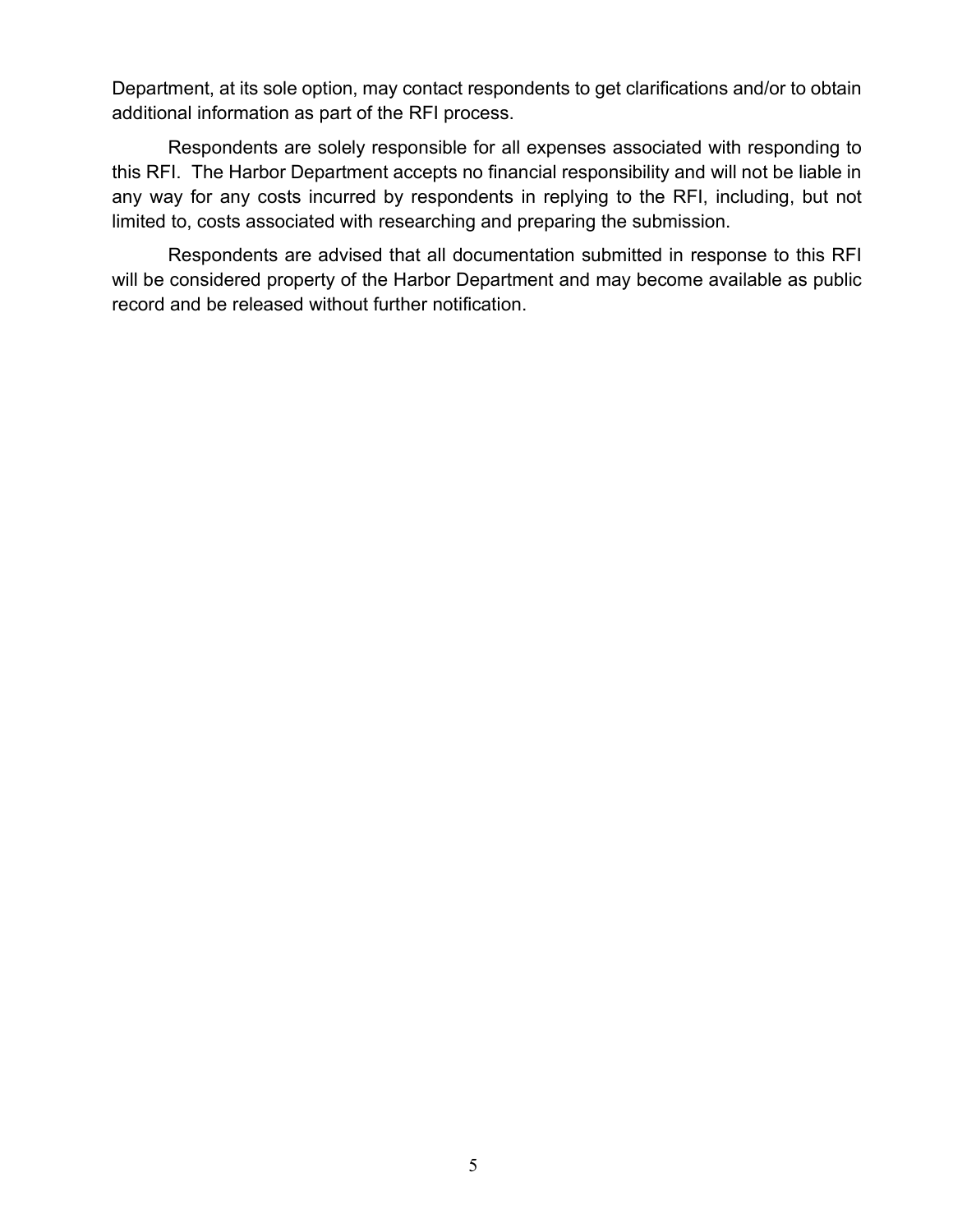## 2. PROGRAM DESCRIPTION

## 2.1 Background

#### 2017 Clean Air Action Plan Update

In 2017, the SPB Ports adopted the 2017 Clean Air Action Plan (CAAP) Update, which established a goal of 100% ZE drayage trucks serving the SPB Ports by 2035.

The 2017 CAAP Update also proposed that, following promulgation by the State of California of its Omnibus heavy-duty engine standard, among other conditions, all heavyduty trucks would be charged a Clean Truck Fund Rate (Rate) to enter the SPB Ports' terminals, with exemptions for ZE trucks and potentially exemptions for other clean trucks (yet to be determined). The 2017 CAAP Update states that funds collected through the assessment of the Rate would be used for trucking initiatives, including incentives to the trucking industry for purchase of ZE trucks.

#### Clean Truck Fund Rate

In March 2020, the Boards of Harbor Commissioners of the SPB Ports (Boards) approved setting the amount of the Rate at \$10 per TEU. The SPB Port staffs plan to seek approval from their Boards to commence the Rate collection in a future tariff action (following other contingent events identified in the 2017 CAAP Update), as well as consider the details around the use of these funds, including what portion of these Rate collections would be allocated to this Program.

Rate exemptions will apply to all ZE trucks. Other clean trucks may be eligible for a Rate exemption, however the exemption amount and period of time that such an exemption would be applicable has yet to be determined by the Boards.

The Rate is expected to be charged to beneficial cargo owners that move loaded containers in and out of Port terminals with trucks that do not qualify for a Rate exemption. It is anticipated that combined Rate collections from the SPB Ports may be up to \$90 million in the initial year (based on pre-COVID estimates of future cargo volumes).

#### State of California Actions

Aligned with the objectives of SPB Ports' CAAP goal, the California Air Resources Board (CARB) Advanced Clean Truck (ACT) rule was adopted in June 2020. Under the ACT rule, every new truck sold in California must be ZE by 2045. The ACT rule requires truck manufacturers to sell ZE trucks at an increasing percentage, among different truck segments, of their annual in-state sales from 2024 to 2035. By 2035, ZE truck sales must be at least 40% of truck tractor sales. CARB's next rulemaking will focus on its Advanced Clean Fleet Rules, which will include in-use requirements for different truck fleets, including one for the state's port drayage fleets.

On September 23, 2020, Governor Newsom signed an Executive Order that will result in CARB developing regulations to mandate that all drayage truck operations be ZE by 2035,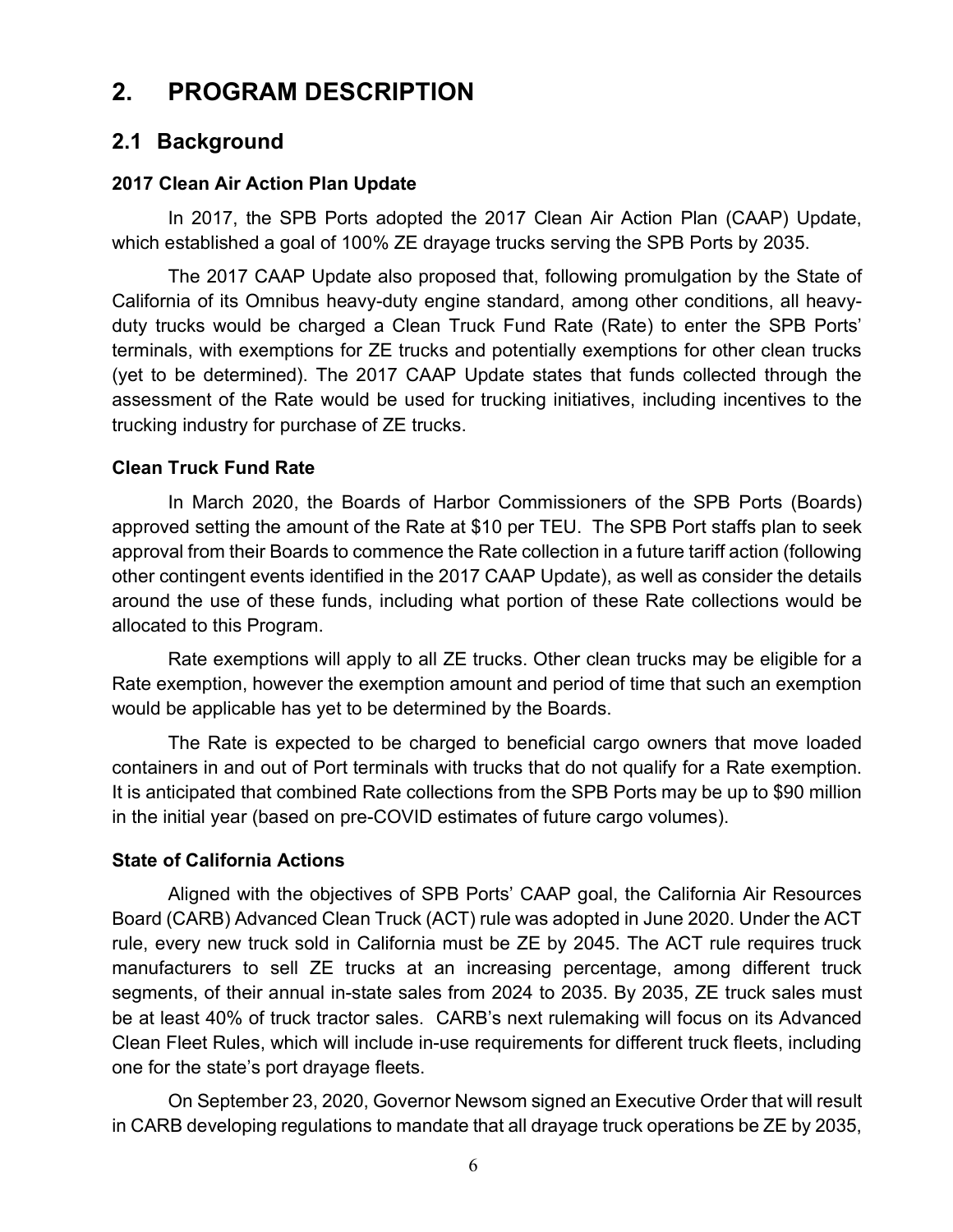and that all operations of medium-duty and heavy-duty vehicles be 100% ZE by 2045, where feasible. CARB staff are working on a rule that would require all drayage trucks in the State of California to be ZE by 2035. If CARB approves this rule, it would align all drayage operations in the State of California with the goal the SPB Ports adopted in the 2017 CAAP Update.

The Executive Order further requires state agencies, in partnership with the private sector, to accelerate deployment of affordable fueling and charging options to ensure the necessary infrastructure is in place to support ZE vehicles.

#### Port Drayage Truck Registry

As of July 2020, there were approximately 1,200 licensed motor carriers (LMCs) with current concession agreements to dispatch trucks for port operations at POLA and approximately 2,200 LMCs with registration agreements at POLB. Together, these concessionaires and registrants have approximately 17,500 trucks registered in the Port Drayage Truck Registry (the Registry), with about 12,000 calling once a week. Dieselpowered trucks make up 95% of the Registry, with the remaining 5% powered by liquefied natural gas (LNG), compressed natural gas (CNG), or battery electric. More than 60% of the trucks in the Registry are compliant with USEPA 2010 Heavy Duty Vehicle emissions standard (the cleanest current regulatory requirement).

## 2.2 Proposed Program and objectives

The SPB Ports are seeking to identify opportunities to help reach our goal of 100% ZE drayage trucks in the SPB Ports by 2035.

Other funding sources may include federal or State funding and incentive programs (e.g. California's Hybrid and ZE Truck and Bus Voucher Incentive Project or HVIP, VW Mitigation Trust, Low Carbon Fuel Standard, etc.), contributions from other public agencies, incentives from utility providers (e.g. Southern California Edison's SCE Charge Ready Program, etc.), private investments or other potential in-kind investments, contributions or non-monetary incentives.

The SPB Ports are currently considering options for the implementation and administration of this Program, including options that use (i) internal resources; (ii) privatesector partner(s); (iii) public sector partners; or (iv) a combination of these options.

In contemplating options that involve private-sector partner(s), consideration will be given to options that (i) demonstrate an alignment of interests between the SPB Ports and the private-sector partner(s); and (ii) utilize innovative approaches to:

- Achieve the goal of 100% ZE trucks by 2035;
- Accelerate the deployment of ZE trucks at the SPB Ports prior to 2035;
- Optimize funding sources and financing tools to support the Program;
- Decrease costs associated with ZE technologies and supporting infrastructure;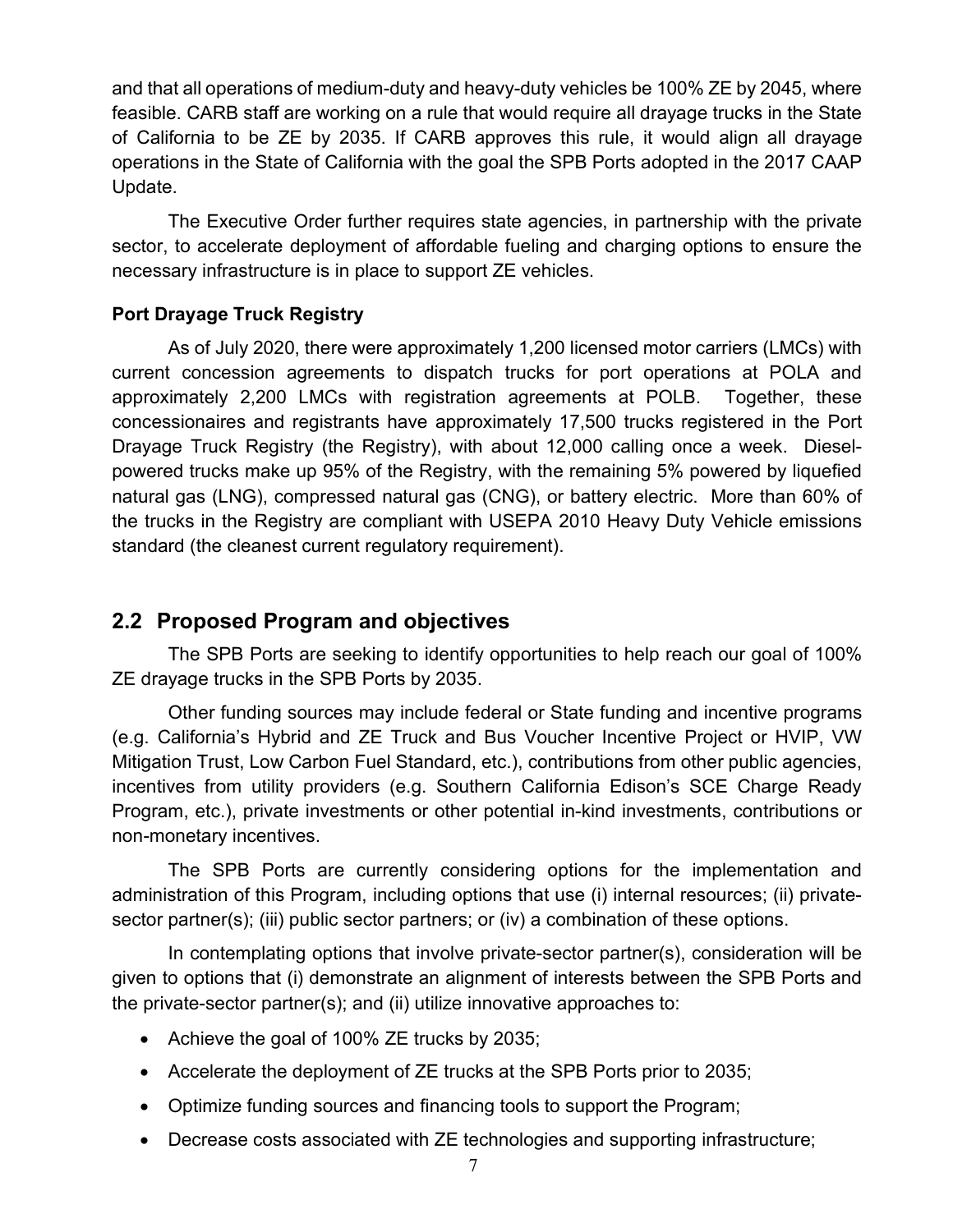- Maintain competitive total cost of ownership (TCO) for use of ZE trucks;
- Maintain efficient operations at the SPB Ports; and
- Allocate, manage and mitigate risks associated with the Program (including the reasonable allocation of risk between the SPB Ports and private sector partner(s)).

## 2.3 Preliminary feedback from stakeholders

The following is provided as background to potential responders. This information is based on feedback from stakeholders that have provided input through clean truck program outreach, including information gathered at a finance forum held in September 2020 by the Harbor Department and Mayor Garcetti's Office. The following challenges have been raised by trucking company stakeholders (i.e., the potential users of the Program):

- Charging/fueling infrastructure considerations:
	- $\circ$  Public infrastructure: Current shortage of available public charging and/or fueling infrastructure. Efforts are underway to develop adequate public charging infrastructure and additional charging stations may be required across the region.
	- $\circ$  Implementation timing: The deployment of charging infrastructure typically requires a considerable lead-time for planning and investment by utilities and third-parties, as well as permitting requirements which may vary across the region.

#### Owner-operator / fleet considerations:

- $\circ$  Varying fleet sizes: The Registry includes owners with fleet sizes varying from individual owner-operators to larger fleet owners with over 100 trucks.
- $\circ$  Drayage truck prices: Prices in the secondary/tertiary diesel drayage truck market range from \$40,000 to \$60,000, while a USEPA 2010 emissions compliant diesel truck costs approximately \$125,000 brand new and a new ZE truck may cost \$350,000-\$500,000.
- o Drayage truck driver financial capacity: Drayage operators are generally paid by the load (referred to as a "turn"). As of the date of this RFI, operators in the SPB Ports typically average about 2 turns a day. Feedback received from smaller owner-operators is that they can afford up to \$1,250 per month on truck financing expenses (this does not include additional operational expenses, such as insurance, fueling, maintenance, etc.).
- $\circ$  Truck operator creditworthiness: If able to obtain financing, owner-operators typically incur higher cost of finance due to lower credit scores.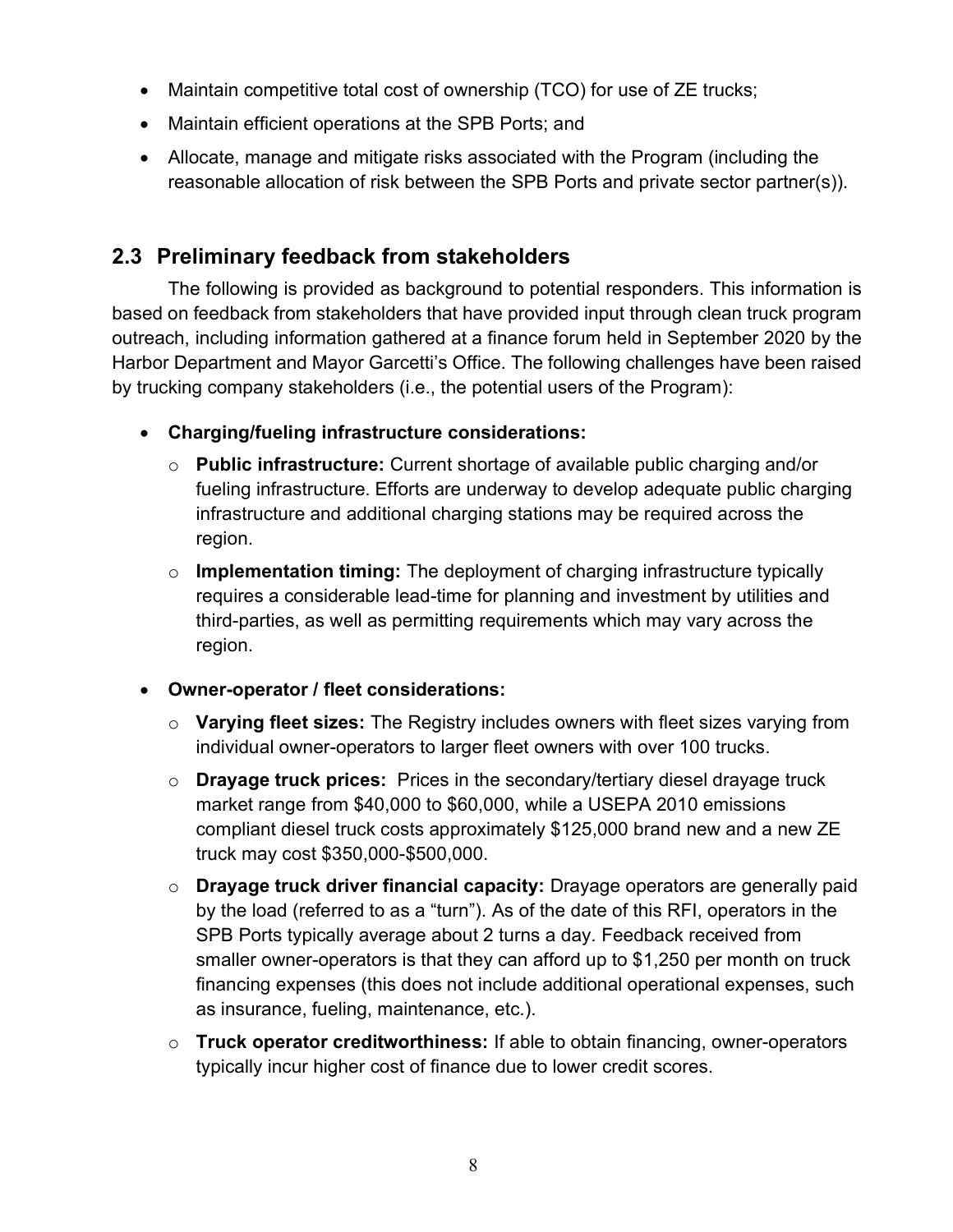- $\circ$  Tax implications of grants and incentives: Grants and incentives can create a significant tax imposition on truck drivers, reducing their attractiveness to owneroperators.
- $\circ$  Truck lifetime: Fleets tend to replace diesel trucks more frequently than owneroperators. Fleets may replace trucks every 5-7 years or 500,000 miles, while owner-operators are more likely to drive until the end of the useful life of the truck, which may be over 13 years or 800,000 miles.

#### ZE operational uncertainty:

- o **Insurance:** Availability and cost differential.
- $\circ$  Delivery and maintenance: Timing of truck delivery and access to maintenance facilities and affordable replacement parts.
- o Charging costs: Costs associated with infrastructure installation, equipment and charging rates.
- $\circ$  Charging cycles: Frequency and duration of charging cycles and its impact on daily operations.
- $\circ$  Access to parking and charging infrastructure: Access to parking within a suitable range of operations and with appropriate charging facilities on site.

In order to have a robust and effective Program, the Port will ultimately seek a comprehensive solution that accounts for these issues.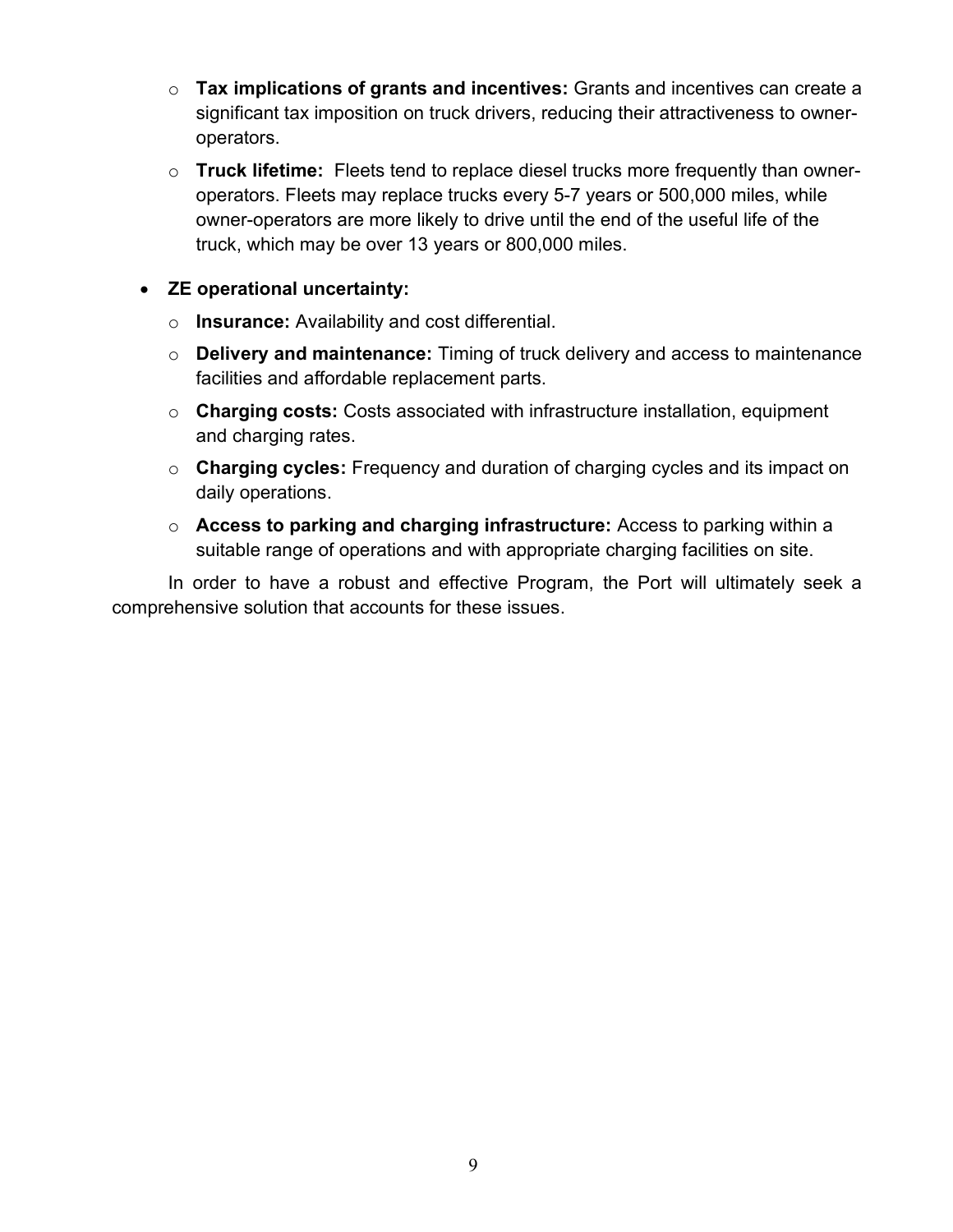## 3. CONTENTS OF RFI RESPONSE

## 3.1 Contents

The Harbor Department seeks input into the development of a comprehensive solution that will provide opportunities for larger trucking fleets as well as owner-operators. Feedback from respondents should consider the issues outlined in Section 2.3, along with the reference information identified in Section 1.1, in providing feedback on the following items in their RFI response.

#### 1. Respondent information

- a. Company name.
- b. Authorized contact.
- c. Contact email, phone number, website.
- d. Brief company overview.
- e. Interest and potential role in the Program.

#### 2. Commercial considerations

- a. Describe feasible Program model(s), including business approach and/or asset management approach, proposed contractual relationships, flow of funds, roles and responsibilities of each participant and key Program stakeholders.
- b. Describe the timeline of proposed Program from implementation through 2035.
- c. Describe how proposed models could accelerate deployment of ZE trucks at the SPB Ports prior to 2035.
- d. Describe goals or metrics that the Program administrator would be measured against in achieving the Program's objectives.
- e. Describe how this model addresses the issues raised in Section 2.3 of this RFI document, with particular focus on how the solution addresses the needs of the full spectrum of owner-operators.
- f. The 2017 CAAP Update envisioned the use of Rate collections to incentivize deployment of other clean trucks and equipment in the near term while transitioning towards 100% ZE emission trucks by 2035. Describe how incentivizing other types of clean trucks for a short period of time during the initial stages of Rate collection would impact the Program to incentivize the adoption of ZE trucks.

#### 3. Technical considerations

a. Describe how the Program would evolve as technology advances over the term of the Program.